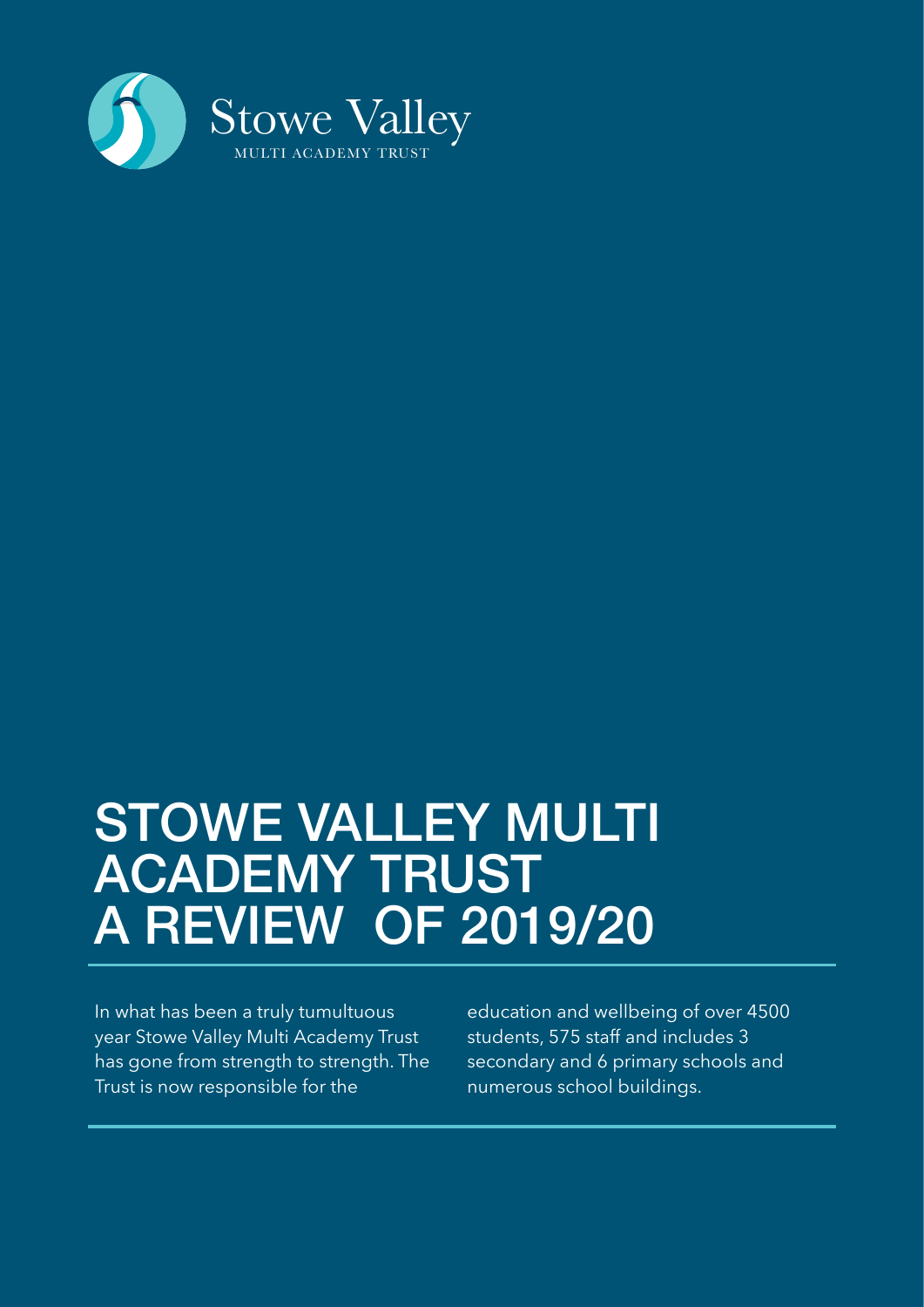*The foundation of the Trust's success has been a clear vision and determination to achieve goals which facilitate student learning and staff well-being, and which enable both staff and students to be 'the best they can*  be'. It is this clarity and drive to succeed which saw one of the Trust's small *primary schools, Byfield, move from a Requiring Improvement Ofsted Judgement to Good with Outstanding features judgement in January 2020. It was this determination which allowed schools to achieve very positive safeguarding reviews and see improvements in academic outcomes across all secondary schools. These achievements are in addition to an increase in pupil numbers in the vast majority of our schools.*

Providing the best all round education for our students by supporting our staff is the business of the Trust. We are determined that our students will become kind, resilient and confident citizens for the future. To this end students are able to take part in some amazing experiences:

- Global virtues projects Y12/13 trips to Uganda , achieving the Gold Award for Social, Moral and Spiritual education, mental health awareness weeks
- Art, drama and music productions both as performers and audience
- Sports events
- Curriculum enhancing trips from pond dipping to photography in New York

Whilst some of our plans for students were curtailed by the COVID 19 pandemic we are proud of the resilience and commitment shown by our staff and students during this period in particular:

- Fantastic remote learning opportunities from story time via YouTube to video linked lessons, our staff IT skills have never been better across all schools!
- All our schools stayed open for the children of key workers and vulnerable students, with schools also trying to

support their communities with food banks, delivery of lap tops and learning resources

- Headteachers and Safeguarding leaders kept contact with some of our most vulnerable students by making home visits
- Creative community projects such as our growing a sunflower project, growing vegetables, and art from recycling
- Design and Technology staff produced hundreds of visors and face masks for the NHS and Local Charities

It is not always possible to use hard data to measure the impact of what schools can do but the words of individuals who have been at the receiving end of unparalled kindness is shown by parental/student feedback about our schools at the end of this document.

The wonderful experiences offered to our students is only possible because of our amazing staff. We are driven by a desire to give staff the platform to deliver highquality memorable learning experiences which students will remember for the rest of their lives. This is never more important than in our current situation.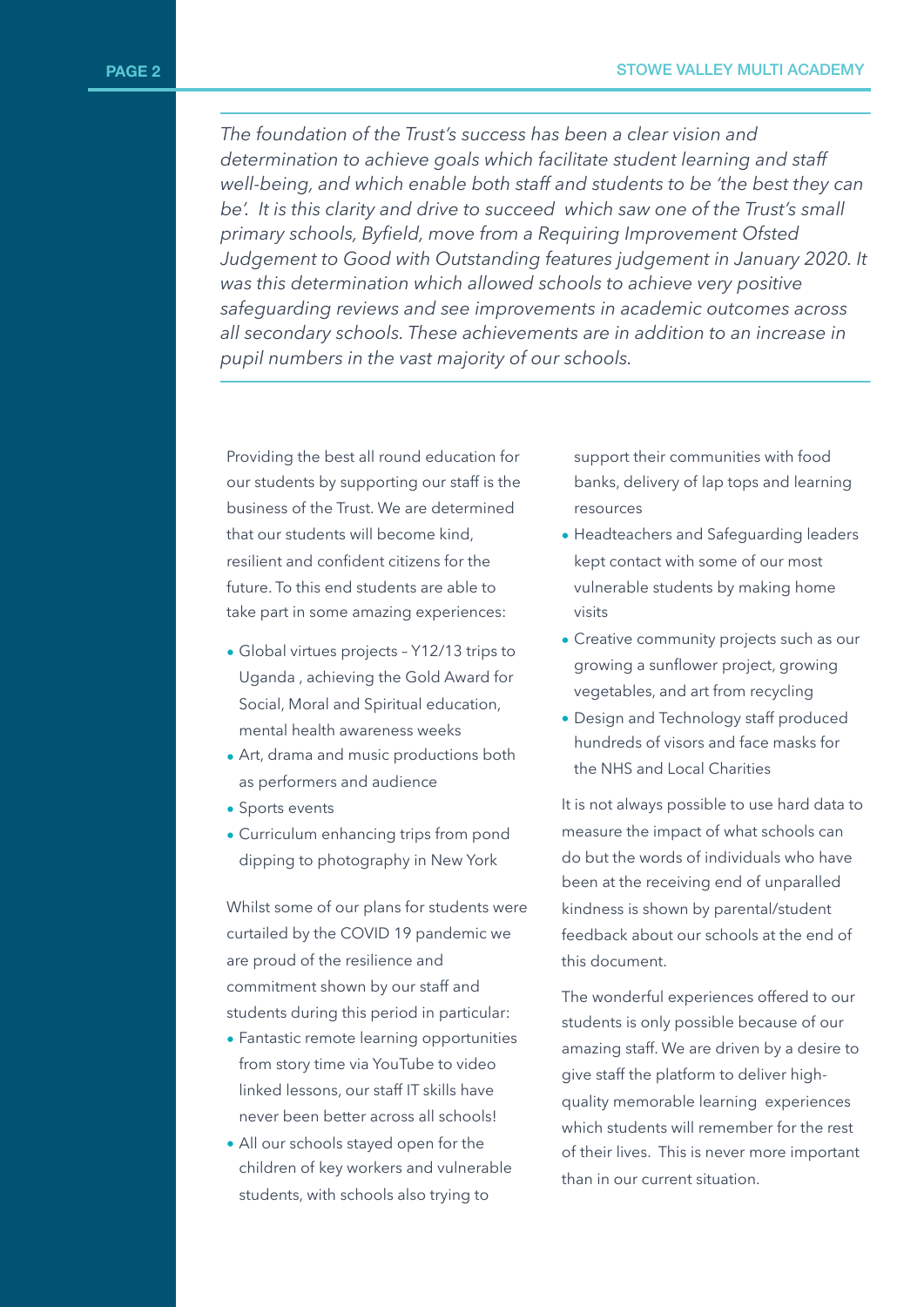The work of our student facing staff is enhanced by the infrastructure of support provided by our Central team. Over the last year our finance team have embedded and developed their practice , they have introduced new systems through effective centralisation which has allowed budget savings. These savings have created more resources for education leaders to use in giving every student and staff member the opportunity to be successful every day.

The work of the central team has also facilitated the huge improvements in our school estate. As a result of the hard work and dedication of our estate teams our environment continually reflects our high expectations for students and staff, therefore our school buildings are fit for purpose, clean, and never allowed to fall into disrepair. We are always looking to develop our estate with new buildings; this year a large number of projects have been carried out across the schools in the Trust, ranging from replacement fire alarm systems, security fencing installation to replacement window and door projects.

In addition to the above, we have a number of new buildings such as the £2.5 million Southam College Sports Hall and £420k Southam Primary Nursery.



Within our trust we believe in employing the very best staff and looking after them. The work of the Human Resources and ICT teams has provided staff with the tools to be successful and provide a springboard to carry out their roles whether this is student facing or in other areas. Our investment in ICT over the year runs into many £100,000's. This is money is well spent as without the most modern equipment and support we cannot achieve our aspirational goals. The focus of our HR team is to support staff wellbeing and ensure that we retain our 575 staff, but also recruit quickly and effectively when vacancies arise.

We have continued to review the functions required within our central team and the value and impact they can have on our Trust. During the year we appointed a MAT Safeguarding Manager who has led on trust wide consistency in ensuring we are working to provide outstanding practice in keeping our students and staff safe at all times. Internal quality assurance reviews in all schools are being undertaken on a rolling program. This appointment has also facilitated the MAT being able to offer accredited internal and external Safeguarding training which is of huge benefit to our staff and the wider community.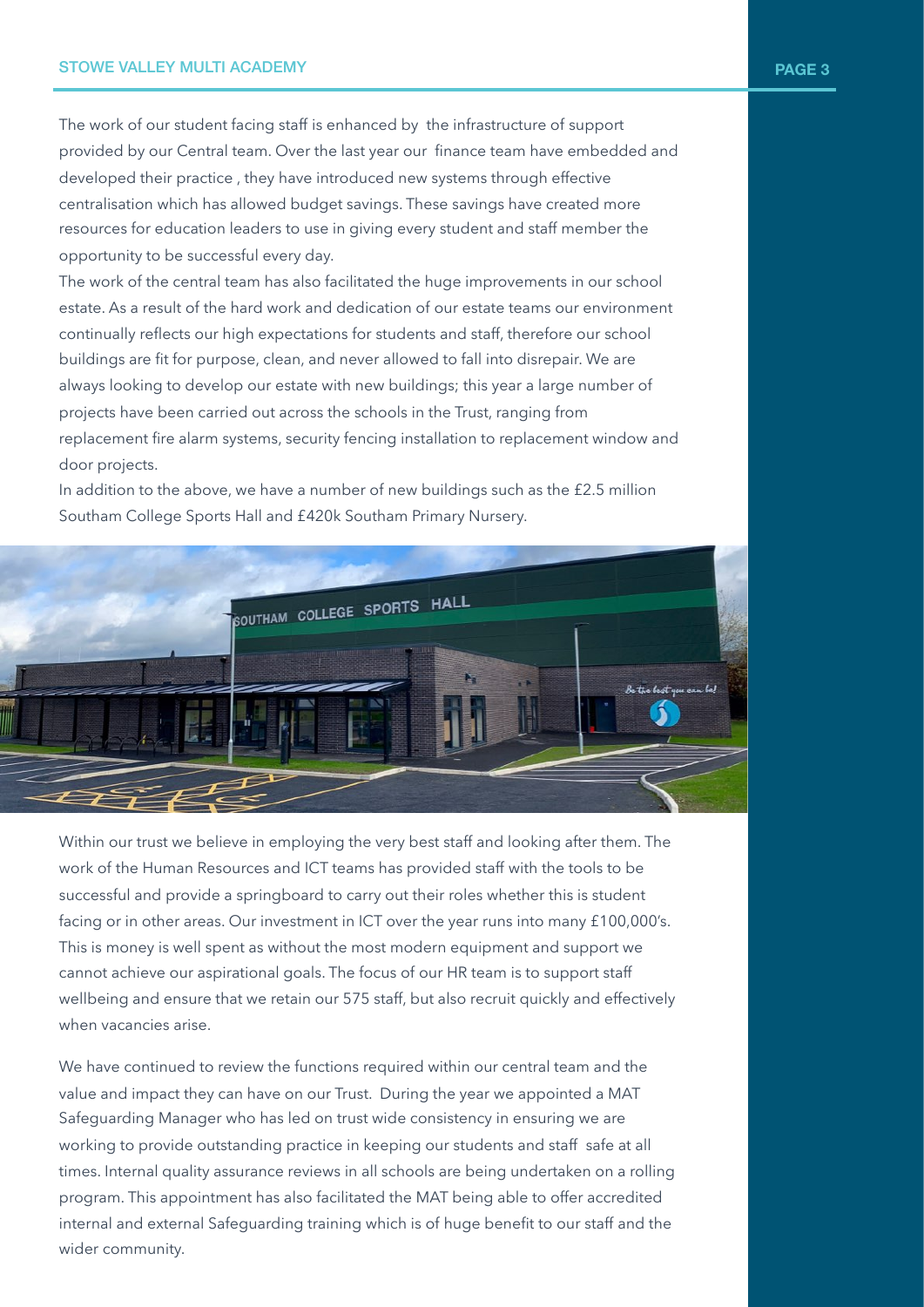*Any organisation is only as good as good the people that work for it. The sudden passing of the Chair of the Trust Board and one of the founders of trust, Brian Wallace was a huge loss. His financial knowledge and passion for the trust has been missed, but our resilience in mitigating this loss is something we will continue to build upon.*

Our passion and hard work to go the extra mile at every opportunity has meant that our reputation as a caring, effective and forward-thinking trust has grown with students, staff, parents/carers and the wider education world.

We look forward to this year with renewed optimism. We will be completing due diligence with an additional local primary school which will hopefully join the trust at the end of the year, and we will negotiate our way through the COVID pandemic by being supportive, kind and effective in our actions. We will continue to develop and not wait for this 'crisis' to run its course, the challenges of the current situation will be used as opportunities to innovate our practice so that this cohort of staff and students are given the range memorable experiences as offered in previous years.

We are in position to do this because from the Trust Board downwards there is a spine of professionalism which runs throughout our organisation. A professionalism which means:

- that we are reflective and honest in the appraisal of our practice
- that we are keen to work with others
- that we are driven by a moral purpose to support all our stake holders and give every one of our students the best education possible.